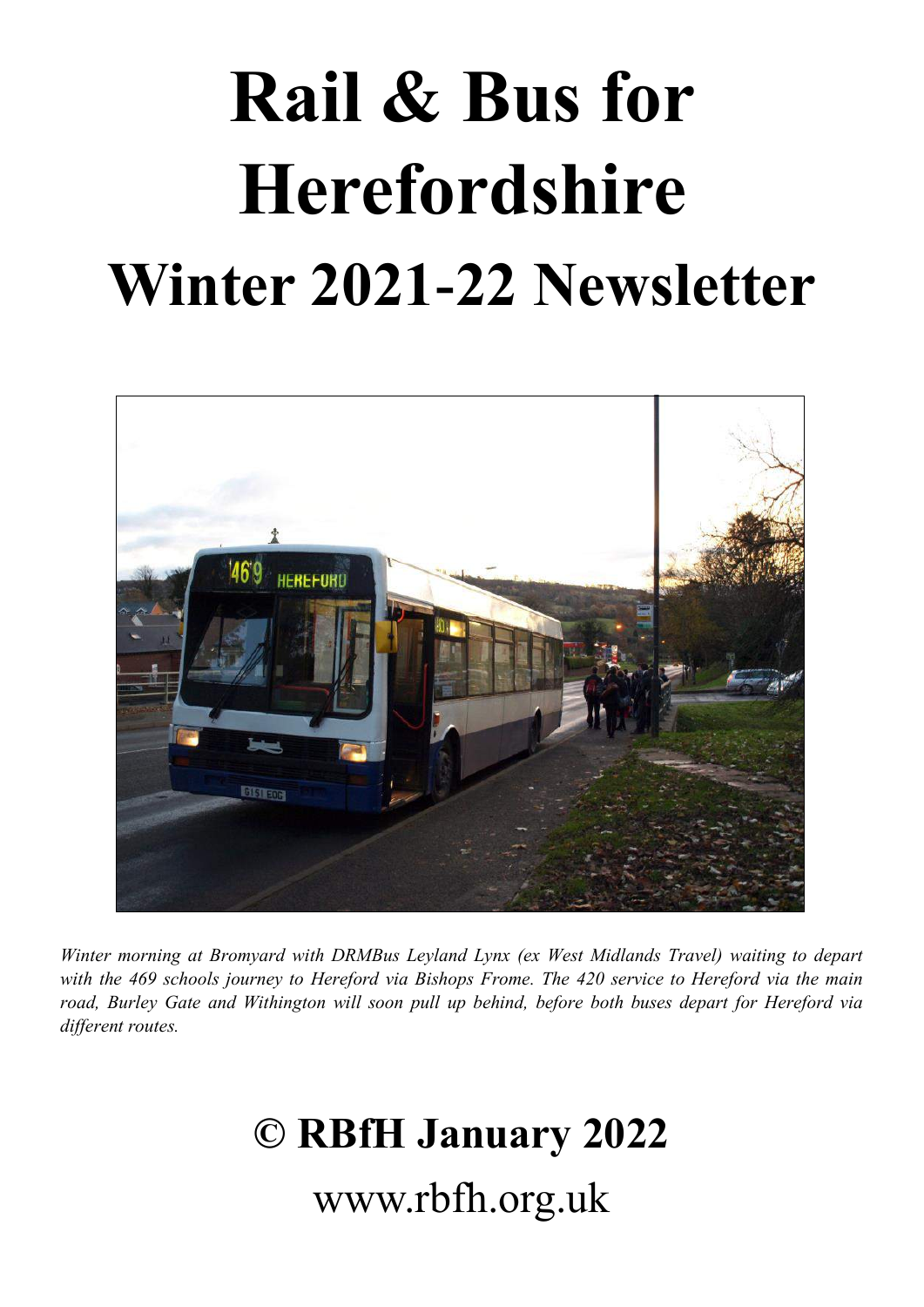# **Report of the RBfH Annual General Meeting from the Secretary**

Because of Covid the AGM for 2020 – 2021 had to be postponed until restrictions were eased and was attended by 13 members.

Mike Dalton from TfW gave a talk on the proposals to upgrade services and rolling stock and a question and answer session followed.

The Chairman then gave an overview of the year with updates to the present. All but 6 of the county's bus services had returned to pre-pandemic levels but they were important routes Hereford to Ledbury, Leominster, Brecon, Bromyard, Madley and Bredwardine. On the rail side there was overcrowding on TfW trains and constant cancellations (particularly in the evenings) on West Midlands Trains. The Chairman and Les Lumsdon had been involved with talks with Hereford City Council concerning their Stronger Towns Bid and had helped with the addition of Zipper buses linking the station, hospital, town and leisure centre as part of their successful bid. A brief resume was given about Herefordshire Council's free weekend bus travel initiative and Councillor John Harrington was praised for this imitative. Gareth Davies was thanked for production of the quarterly newsletter and his work to publicise Ledbury at the station.

The accounts for February 2020 to January 2021 showing a profit of £395 were accepted and Peter Gwatkin who had decided to stand down after 4 years was thanked for all his work.

The proposal to increase subscriptions to £10 pa for electronic membership and £15 pa for postal members was approved unanimously. There being no other business the AGM closed at 15.40

#### **Your New RBfH Committee**

**Chairman: Will Frecknall** will@clarach.wyenet.co.uk **Secretary: Andrew Pearson** pearsondore@ yahoo.com **Treasurer: John Eden** johnaeden1@gmail.com **Newsletter: Gareth Calan Davies** ghal@btinternet.com **Rail Monitor: Michael Sullivan** michaelsullivan42@hotmail.co.uk **Members Professor Les Lumsdon John Thorne Philip Bauer Honorary President: Professor John Whitelegg rbfh.org.uk**

#### **Subscriptions**

The Chairman writes:-

The proposal to increase subscriptions from 1 February 2022 was carried unanimously at our AGM on 26 October 2021. Those of you paying by standing order will already have received notification of the change, with a request to adjust the sum accordingly before the next payment.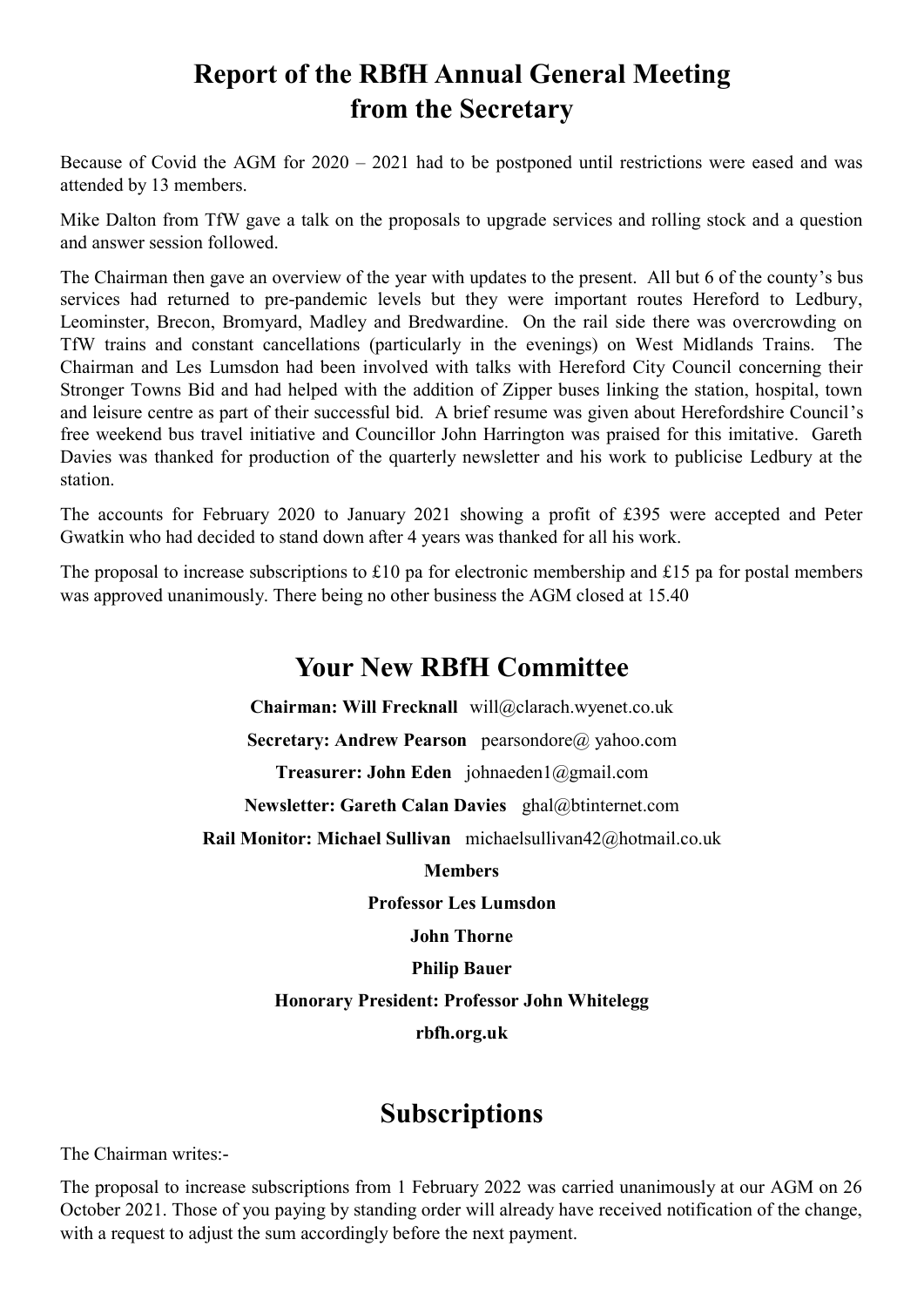For those members paying by cheque, please note that from 1 February 2022 annual subscriptions are increased as follows:

#### **for those receiving newsletters digitally, to £10 per annum for those receiving newsletters by post, to £15 per annum**

#### **Please send cheque to Andrew Pearson, RBfH Secretary, 4 Northam Field, Clehonger, HR2 9SR**

Membership has held up remarkably well during the last two difficult years and I very much hope all existing members will renew. Omicron permitting, we look forward to reinstating a programme of meetings during the summer. Such meetings have been a vehicle for increasing membership in the past and it would be good to repeat that result in 2022.

#### **In this Issue**

**A Shortage of Train Drivers Where have all the Bus Drivers Gone? The Integrated Rail Plan (Treasury puts its foot down) The Transport for Wales Biodiversity Action Plan From Red to Green: Railways & the Environment Update on Free Bus Travel at Weekends Herefordshire Bus Service Improvement Plan Bus Service Changes since Autumn New Heritage Display Cabinet for Ledbury Station From the Archives: The Leyland Lynx and BR Vanfits**

(RBfH does not accept any responsibility for any inaccuracies in this newsletter)

#### **From Your Editor**

*The times they are a changing* is the title of Bob Dylan's record album of 1964. Never has such a title been more appropriate than in the times of the present day. Economies everywhere continue to reel from the effects of a pandemic….no more so than here in Britain. We have now got used to phrases such as 'it ain't going to be the same again' and 'the new normal'. Surface public transport has been hit particularly badly with an initial catastrophic drop in passenger numbers and hence revenue. The government has been forced to bail out both rail and bus companies putting an incredible strain on the Treasury and at times leading to nigh on open warfare with Number 10.

However, there are positive signs of improvement. Passengers are returning to the trains and the buses but there is also taking place an interesting change in journey patterns. It is now forecast that commuting traffic will never return to pre-Covid levels, especially as the working from home pattern takes hold and companies find they can save considerable sums of money on not having to rent, lease or even own office space in the towns and cities.

On the other hand, off peak passenger traffic is showing a healthy upturn. This can be seen locally. Before 0930 the car park at Ledbury station is virtually empty. Pre-Covid it would have been full by 0900 but now passengers line the platforms for off peak trains. Such signs of change in travelling patterns must not go unheeded by both rail and bus companies. This means an in depth market analysis and an assessment as to where future traffic flows will be found, if operators are to stay in business.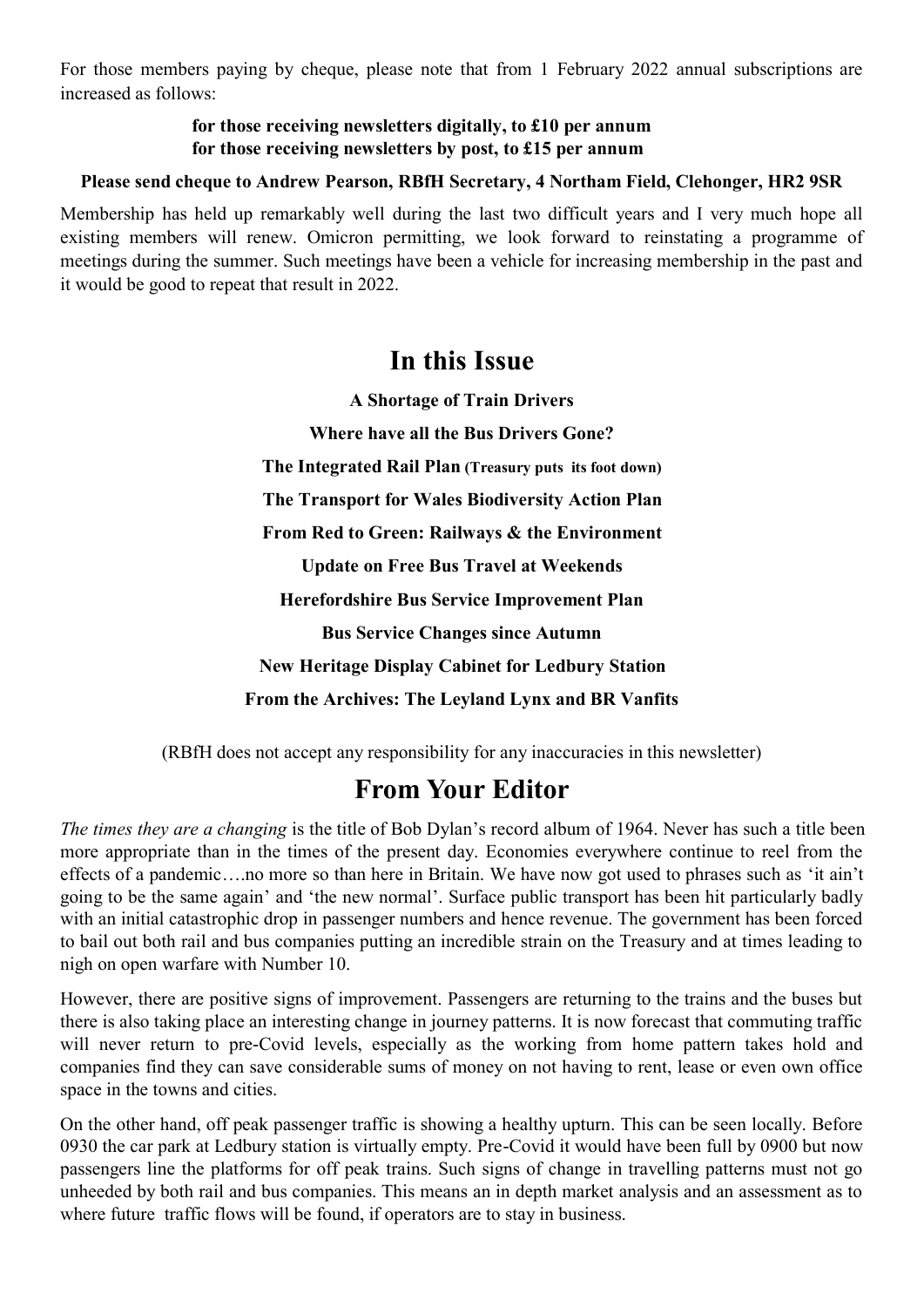All this has to be taken into account within the framework of the Williams Shapps Rail Review and the creation of Great British Railways together with the government's white paper Bus Back Batter. Of course, the Treasury views all this with a degree of alarm, especially as such market changes are never going to restore pre-Covid levels of revenue for both the rail and bus sector. That means the possibility of having to dip into the Treasury coffers even further and that will be firmly resisted. The alternative is cost reduction, possibly quite drastic. It is now no secret that there are going to be major changes in the rail and bus sector, both the way they are financed and the way they are structured and operated.

There are other fall outs from Covid so in this issue we look at the reasons for current shortages of both train and bus drivers, together with the first signs of government tightening the financial noose plus I hope other articles of topical interest.

As Ed Yong, science journalist, stated: *We long to return to normal, but \*\*normal led to this\*\*…. We have to build something better.* As economist Mariana Mazzucato and others have been saying, I*[t is time to](https://www.ted.com/talks/mariana_mazzucato_the_covid_19_crisis_is_a_chance_to_do_capitalism_differently)  [rethink capitalism.](https://www.ted.com/talks/mariana_mazzucato_the_covid_19_crisis_is_a_chance_to_do_capitalism_differently)* Come on government, show us the way.

#### **The Covid Fall Out and Train Crew**

#### *The Editor, who has worked at the sharp end in both the rail and bus industries, gives a view*

The Covid epidemic and associated lockdowns has created havoc in the public transport industry. Nowhere more so than with West Midlands Trains Ltd (WMT) which operates the West Midlands Franchise trading as two subsidiaries, London North Western Railway (LNW) and West Midlands Railway (WMR). Our interest is with the latter which manages the network within the West Midlands conurbation and also lines into the shire counites of Herefordshire, Shropshire and Warwickshire.

WMT gained the franchise in December 2017 from an already rocky London Midlands Trains Ltd which had a staffing and industrial relations problem. WMT was into tackling this problem and had already started to recruit a considerable number of train crew when Covid struck. As a result and abiding by the government rules re social distancing and isolating, the training programme came to a halt. In addition the emergency reduction in the level of service provision saw a proportion of the train crew put on furlough.

The return to full service levels has put extreme pressure on the system as the expected number of new fully trained drivers fell far short of the target. The Snow Hill group of services from Worcester through to Solihull, Stratford and Leamington Spa were badly affected. This in turn impacted on the Birmingham-Hereford service which is also operated from Worcester depot. In addition a higher than average age profile of drivers at depots such as Worcester, Shrewsbury and Leamington Spa meant that many of the older drivers decided on early retirement post Covid. This further exacerbated an already serious problem with train cancellations steadily increasing throughout 2021.

To train a driver is a lengthy process. Not only is there a requirement to be proficient in railway rules and regulations, together with health and safety but each driver has to be totally familiar with routes, signalling, speed restrictions, platform lengths etc. The driver has to sign for each route as a testimony to his route knowledge Bearing in mind that to be of any use a driver has to learn a number of different routes thus providing a flexibility of working and it is easy to see that the whole process is lengthy.

I am sure West Midlands Railway management will not deny that mistakes have been made in handling the number of cancellations. There are often cries of why not reduce the service level to provide a reliable service. It may be the Department for Transport is involved here. They recently awarded WMT a new interim contract to continue operating during the run up to the new Great British Railways. There was little else they could do. The problem of driver shortage would be the same under direct government control.

Let us hope that with a steady supply of new drivers coming on line the situation will improve throughout 2022. If it does not then that is the time to seriously tub thump and demand WMT is stripped of its contract to operate.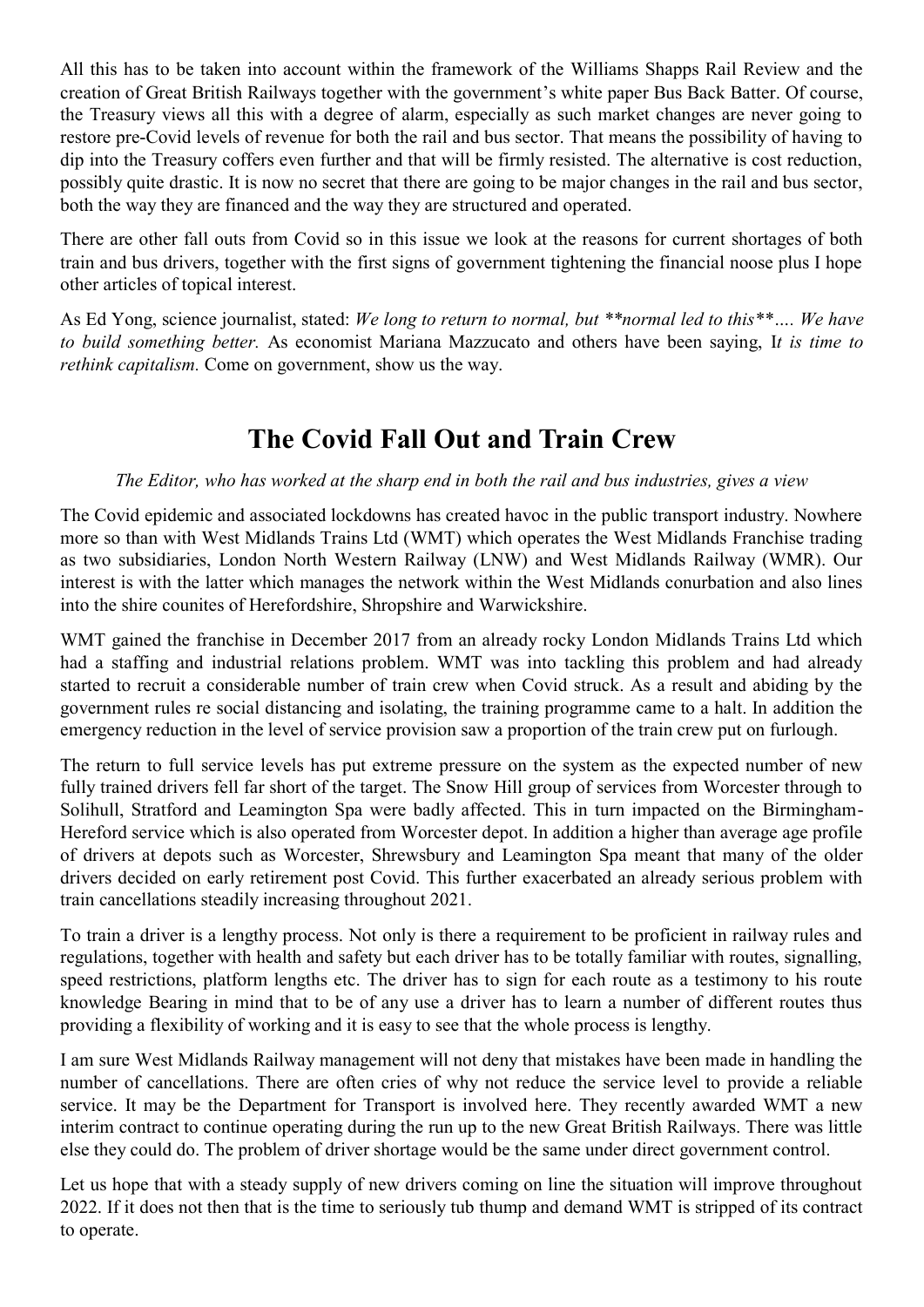

*Class 172 trains provide increased capacity on the Hereford Line. Now we want service reliability (photo courtesy RBfH member mike Hart)*

# **Where Have All the Bus Drivers Gone?**

*The following article is printed here courtesy of Herefordshire Sustainable Transport Group*

In July the Hereford Times ran a news item that bus services in Hereford were being cut to an emergency timetable as Yeomans Travel faced a driver shortage. The indication was that this was due to drivers having to self isolate as part of the Covid precautions. However a national shortage of both bus and HGV drivers is being caused by other reasons as well. Recent issues of Omnibus Society publications throw some interesting light on this. We now know that Yeoman's is pulling out of city bus services. No surprise!

Maintaining a good level of staff has always been a problem for bus operators. Turnover of staff is consistently high and the drift between goods vehicle and bus driving has always been in existence. Hauliers are now having to substantially increase wages and this will exacerbate the drift of drivers between the two transport sectors.

The bus industry generally relies on overtime being worked and during the Covid crisis the anomaly was created whereby staff were often earning more on the 80% furlough average than those who were working. In consequence as time went on and more drivers were required, there was a reluctance to return whilst wages in the HGV sector were increasing rapidly making a transfer to that sector attractive.

Training new drivers and putting them through the test was very restricted during the height of the Covid crisis and in addition those eastern European drivers who went home when Covid started have not returned post Brexit. This would particularly impact on bus companies such as Yeomans who employed a considerable number of eastern European drivers at their Hereford and Leominster depots.

But perhaps one of the main underlying reasons is that bus driving is not an attractive job. The hours are long and unsocial, split shifts and overtime are common and the wage rate is low. There is not much incentive for young people to enter the bus sector now that work in the hospitality sector is on the increase and here too wage rates are rising.

With the government pushing for improvement in the provision of bus services, the bus sector as an industry has a great deal to think about. Bus companies along with organisations such as the Confederation of Passenger Transport and the Association of Local Bus Managers need to bring the industry into the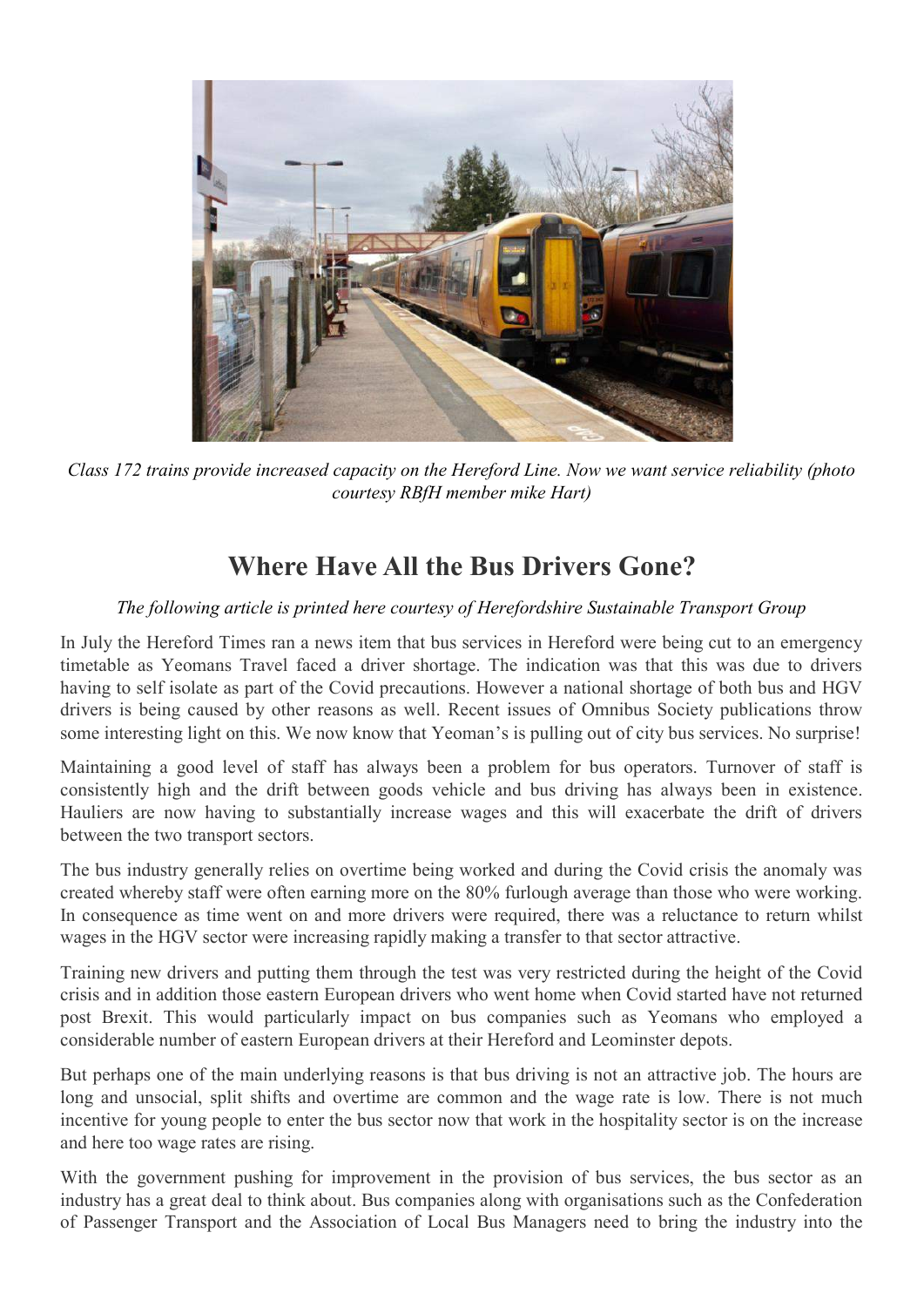twenty first century and pay attention to making work in the bus industry a well paid profession.

# **The Integrated Rail Plan: (Treasury puts its foot down)**

*The Editor, with his transport cronies, local and national, offer the following*

Let's face it, most people with a modicum of sense would by now concede that the government cannot go on throwing money around at a large number of, what are proving, very expensive ideologies. The Treasury was bound to step in sometime, put its foot down and say enough is enough.

So we have yet another plan. This time the Integrated Rail Plan which dramatically is a very scaled down plan of what was meant to happen, particularly as it affects the north and the so called levelling up agenda. The original promises were:

HS2 through to Sheffield and Leeds

Northern Powerhouse Rail: A High-Speed line linking Manchester and Leeds

Electrification and Upgrades: Midland Main Line Electrification and East coast Line upgrades

Reform of ticketing to improve journeys and connections

#### **But then the Treasury size 20 boot stamped down and the result:**

HS2 will go no further than an East Midlands hub.

Manchester-Leeds will be a series of downscaled upgrades with doubt as to its electrification throughout.

Midland Main Line electrification was stopped in 2017 and the East coast upgrades are in long term progress. It is therefore unlikely that there is new money for these.

Reform of ticketing relegated to the introduction of a London style contactless and integrated system linking some bus and tram systems.

That size 20 Treasury boot certainly came down heavily and it is not a bit of wonder the northerners are up in arms. But there was worse for them. Hot foot on the announcement of the Integrated Rail Plan, as one headline put it: *The fallout from the Government's controversial Integrated Rail Plan has sparked a transport civil war, with the Department for Transport stripping Transport for the North of powers and the regional body fighting a rear-guard war of words.*

Not only has the government taken the knife to rail transport spending, it has also had a blatant stab at devolved transport to the regions. There must be economists, constitutional lawyers and transport professionals who are now debating the death knell of English regional devolution. Devolution means that decision making moves closer to the citizen and is more democratic. This was being achieved in England through decentralisation and the transfer of powers, budgets and responsibilities to regional bodies. But the Department for Transport has written to Transport for the North to say it intends *to 'assume immediate and full responsibility for finalising the NPR [Northern Powerhouse Rail] Strategic Outline Case'.*

So watch out Transport for the West Midlands. Its not that far from Birmingham to Leeds and who knows, the next round may well see HS2 end in a field outside Rugby whilst local rail services within the region, currently devolved to West Midlands Rail Ltd, are clawed back to central government under Great British Railways.

**Poor Herefordshire, even less of a chance of getting the line between Hereford and Ledbury doubled!!**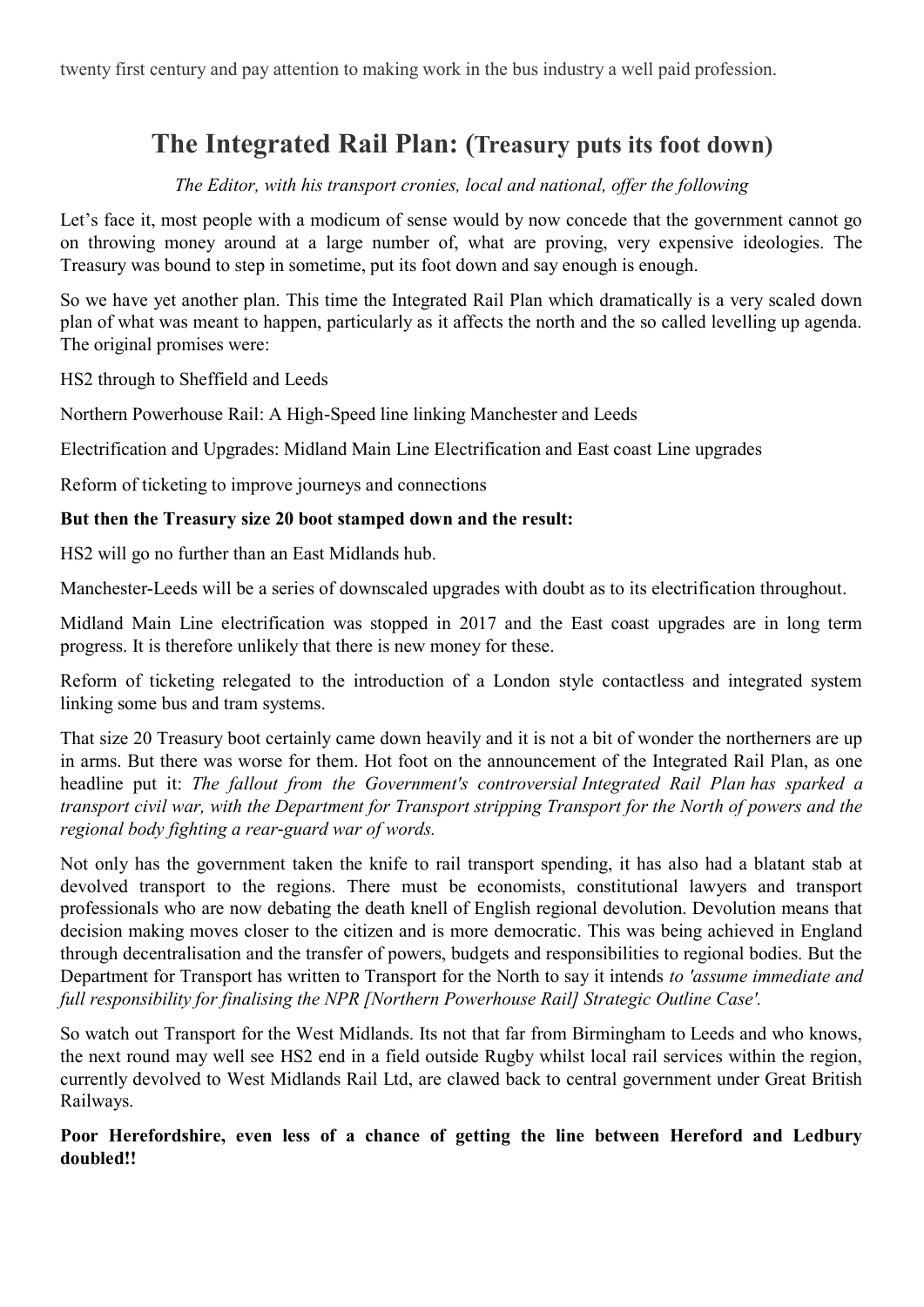#### **Meanwhile Across the Border**

Transport for Wales has set a target of no net loss of biodiversity in its operations by 2024 as part of an ambitious new Biodiversity Action Plan launched today.

Using the Department for Environment, Food and Rural Affairs' biodiversity metric for guidance, TfW is aiming to achieve no net loss of biodiversity through its work and, where possible, a biodiversity net gain.

The Biodiversity Action Plan sets out the principles Transport for Wales will embrace to ensure the organisation protects, enhances and champions wildlife, biodiversity and our ecosystems throughout its work.

James Price, Transport for Wales Chief Executive, said: "I'm really pleased to be able to share the Transport for Wales Biodiversity Action Plan.

"We are absolutely committed to fulfilling our duties in protecting, enhancing and championing our biodiversity and ecosystems throughout our operations. We want to be seen as a leader and as an exemplar of sustainable transport, promoting Wales as leading the way in the sustainable management of natural resources which will enable the public and future generations to enjoy the beauty of the Wales.

"This ambitious plan will help ensure we are in the strongest possible position to deliver on this vision for our natural environment."

TfW Ecologist Laura Jones said: "Our transport networks in Wales and the Borders have an essential role to play in protecting and enhancing our natural environment.

"This Biodiversity Action Plan forms a key component of our wider sustainability aims at Transport for Wales; it is our commitment to halt species decline, habitat degradation and protect our biodiversity and ecosystems throughout our operations.

"Our aspiration is - and always will be - that sustainable transport can positively contribute to the protection and enhancement of our wildlife."

The five principles which make up the action plan are: no net loss of biodiversity, communication and transparency with the public and stakeholders about what TfW is doing and why, mainstreaming best practice throughout our operations, collaboration and engagement with wildlife organisations, stakeholders and local communities and a commitment to identifying and implementing biodiversity initiatives wherever possible.

Projects already underway include the replacement of habitat on a 2:1 basis at Llanwern, near Newport, where a new rail line is being constructed as part of a scheme to increase service capacity when major events are taking place in South Wales. More than 6 ha of mitigation broadleaved woodland was created along with 150 dormice boxes.

TfW was recently awarded £100,000 from the National Lottery Heritage Fund and Welsh Government's Local Places for Nature scheme to enhance local biodiversity at and near railway stations.

The organisation will introduce green features at 22 stations and in five community areas near stations in areas of multiple depravation and where major enhancement works are taking place on the network. Features will include green walls, green roofs, planters, hanging baskets, native trees and water butts. Bird houses, bat boxes, bug hotels, hedgehog houses and ladybird houses will also be introduced where appropriate to boost local biodiversity.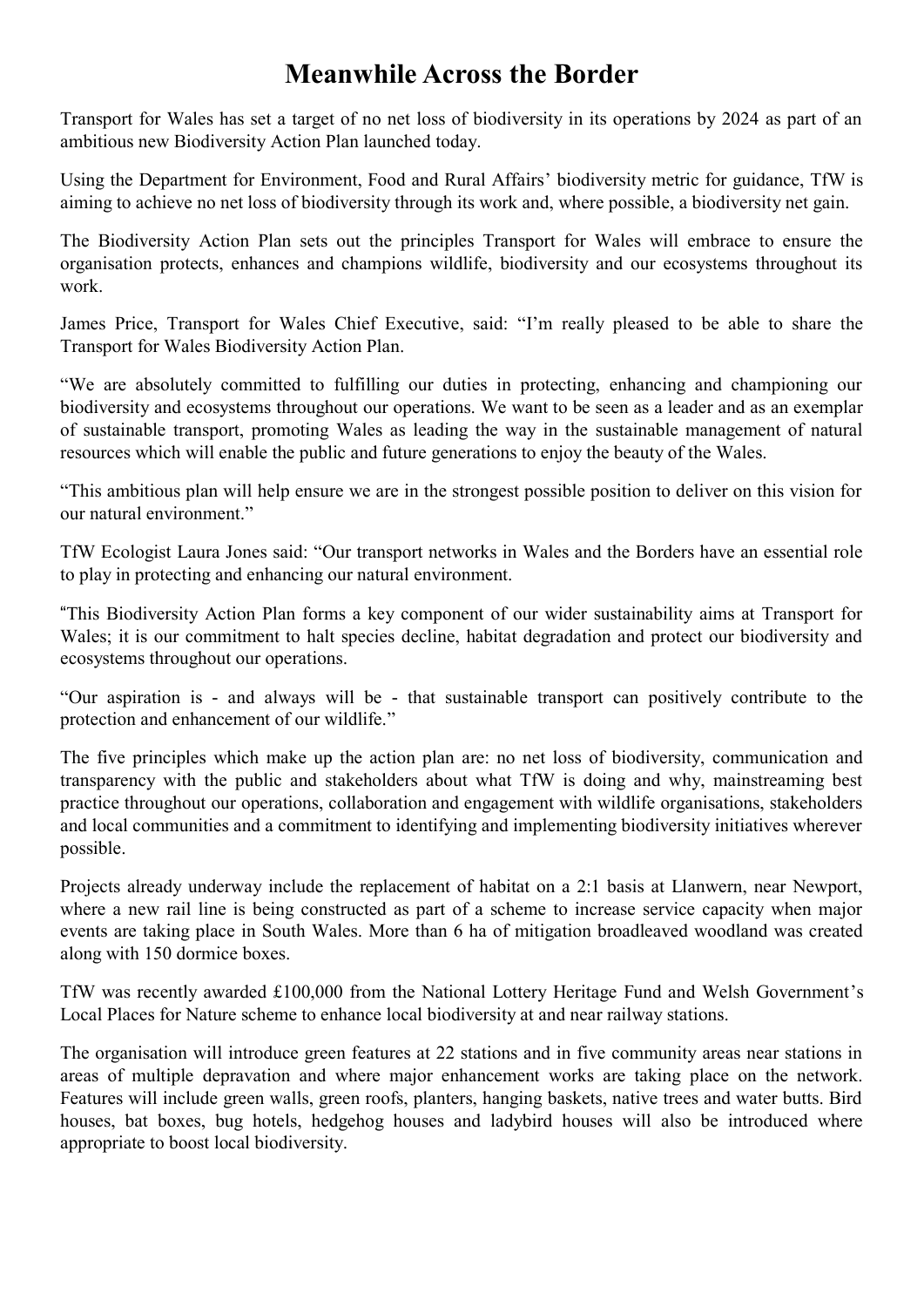#### **From Red to Green: Railways and the Environment**

On October 31 from Ludlow, and other stations on the Marches line, the 11.21 Transport for Wales train to Manchester saw members of the *Red Rebel Brigade* board. The purpose of their journey was to bear witness to the climate and ecological emergency, urging our leaders at COP 26 in Glasgow to take action to save the planet from drought, flooding, scorching temperatures, life threatening pollution levels and environmental collapse.



*The Red Rebel Brigade at Ludlow*

The Rail Delivery Group's message is clear:

- A single train removes up to 500 cars off our roads
- Every freight train removes on average 76 lorries from our roads

• Leaving your car at home and taking the train cuts carbon emissions by two thirds rail accounts for 10% of journeys, but it is responsible for just 1% of transport emissions.

*(Article and image courtesy of Ludlow Sustainable Transport)*

#### **BUT**

#### **Rail Fares Hike Makes a Mockery of Tackling Climate Change**

The Campaign for Better Transport summed it up neatly: *Considering the urgent need to act on climate change, the Government should be making rail the affordable choice. It should have frozen rail fares to match the freeze on fuel duty. Instead, it is increasing fares by the highest percentage for eight years.*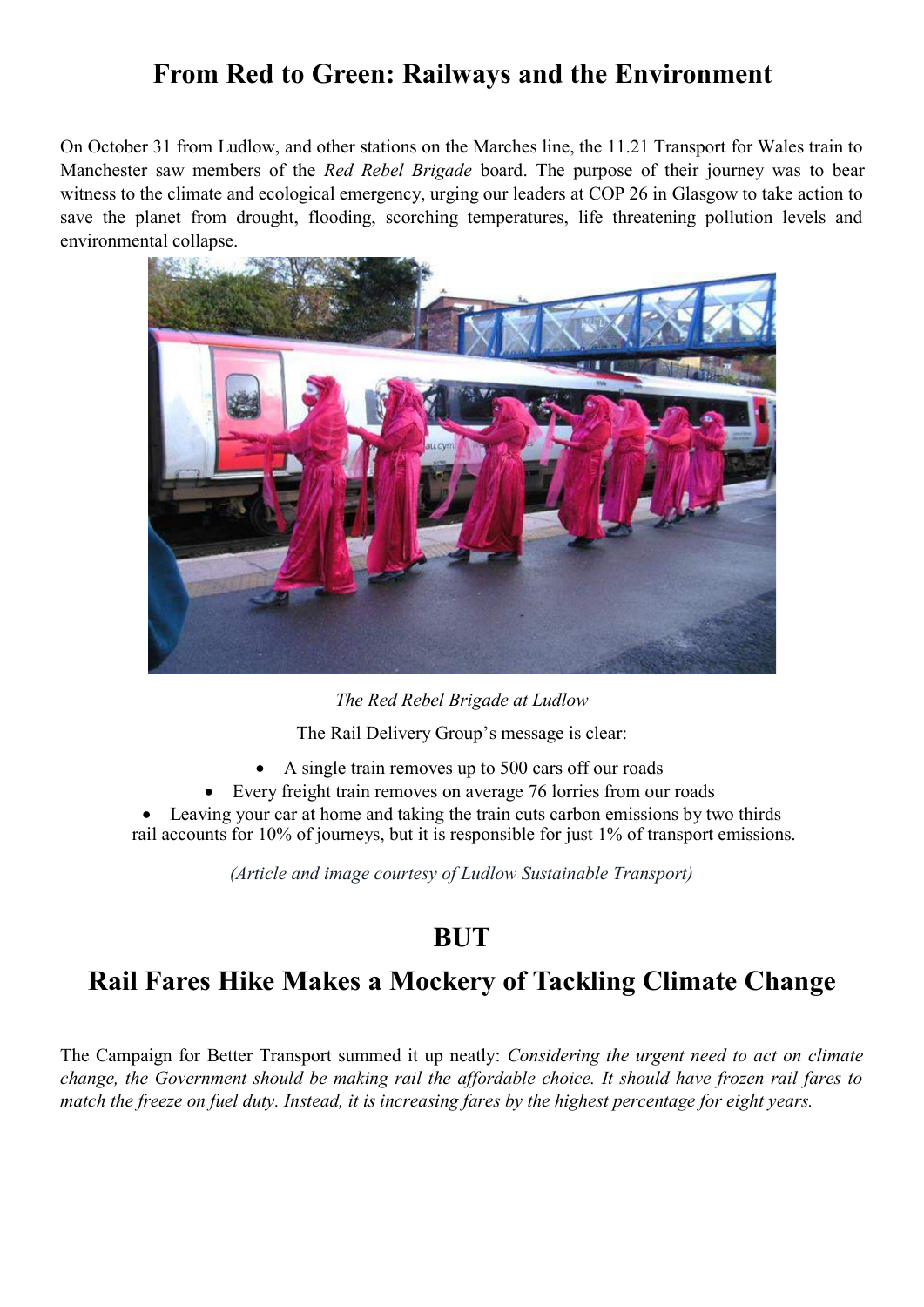# **Bus It—Update**

#### *Les Lumsdon gives us an update on this pioneering Herefordshire Council scheme*

There are over 100 towns and city regions which have adopted a free bus network where residents and in most cases visitors can use bus services for free. Most are located on the European continent and in North America and yes, you have guessed it, there are none in the UK.

That is not entirely true. We have witnessed very progressive campaigns to encourage travel in Wales. For example, the Traws Cymru inter-urban bus network offered free travel at weekends in 2017. The results showed that people can be persuaded to leave their cars behind if you provide a quality, free fare service. Professor Stuart Cole, who advised the Welsh government on the development of Traws Cymru bus network, reported that in the first 6 months of the scheme patronage increased by 53% on Saturdays and 84% on Sundays. In the first year, there was an overall increase of 68% in trips on the network, of which 40% of passengers had switched from car travel to the bus. It makes for a good comparison with Herefordshire principal bus routes as the Traws Cymru network serves mainly rural areas between small towns. Unfortunately, the Traws Cymru scheme was suspended during the early days of the Covid pandemic.

Nevertheless, there's been a recent Welsh initiative in Swansea; this included free travel for residents for 6 long weekends (Friday to Monday) last summer. Once again, the figures proved to be better than expected with First Cymru, the principal operator, reporting a 51% increase in passengers overall and a 65% increase on routes leading into the Gower peninsula so the seaside tourism factor was clearly in evidence. The scheme was so successful according to Swansea City and County that the scheme has been re-introduced for the run up to Christmas and New Year.

Like these two forerunners, Herefordshire Council has pioneered free travel at weekends citing Covid recovery mainly but also environmental reasons for launching the BUS-IT campaign. This is a first for England and Rail &Bus for Herefordshire applauds this progressive intervention. Monitoring by members suggests that to date there are mixed outcomes, especially in relation to Sunday services. Some routes such as the 33 to Ross-on-Wye, and the 476 to Ledbury are doing really well, but the likes of the 36 to Monmouth or the 496 to Shobdon circular less so. With regard to the Monmouth route passengers from Monmouthshire are expected to pay to the boundary and perhaps this is supressing demand.

Rail & Bus for Herefordshire has argued that the marketing push for the campaign has been too limited from day one. We have also argued that Covid Recovery is as much about encouraging people to use buses to visit the market towns and villages as well as just into Hereford. But it is easy to sit back and criticise so we decided to design and printed two leaflets aimed at the general public.

The first leaflet focused on the 454 bus from Fownhope to Hereford as our view is that village services will need to be primed more to increase patronage. This was distributed door to door in Fownhope and Holme Lacy by two committee members. However, we are also keen to encourage people to take a trip out to Fownhope on a Sunday, perhaps for a walk and coffee at Coo Corner or lunch at the New Inn or Greenman both of which are 2 minutes from the bus stop! There are buses from Hereford Country Bus Station at 1130 and 1330 and returning from Fownhope (stop opposite the Fire Station) at 1401 and 1601,allowing two or four hours in the village and surrounding countryside.

The second leaflet was designed to encourage people to visit our market towns and, like the Fownhope leaflet, provides timetable information to allow people to plan a trip. In each case there are shops open, cafes and pubs offering refreshment and an opportunity to take some fresh air this Winter. The leaflet has been distributed around Hereford; you can pick one up at the information centre at the Town Hall.

Admittedly, it is hard to measure the impact of our efforts in terms of generating interest and demand for services. Our hope is that Herefordshire Council will be undertaking surveys of weekend bus users in the New Year. In the meantime, we are reliant on limited monitoring exercises. These show that services are picking up as people get the message. Passengers we have spoken to are very pleased with the opportunity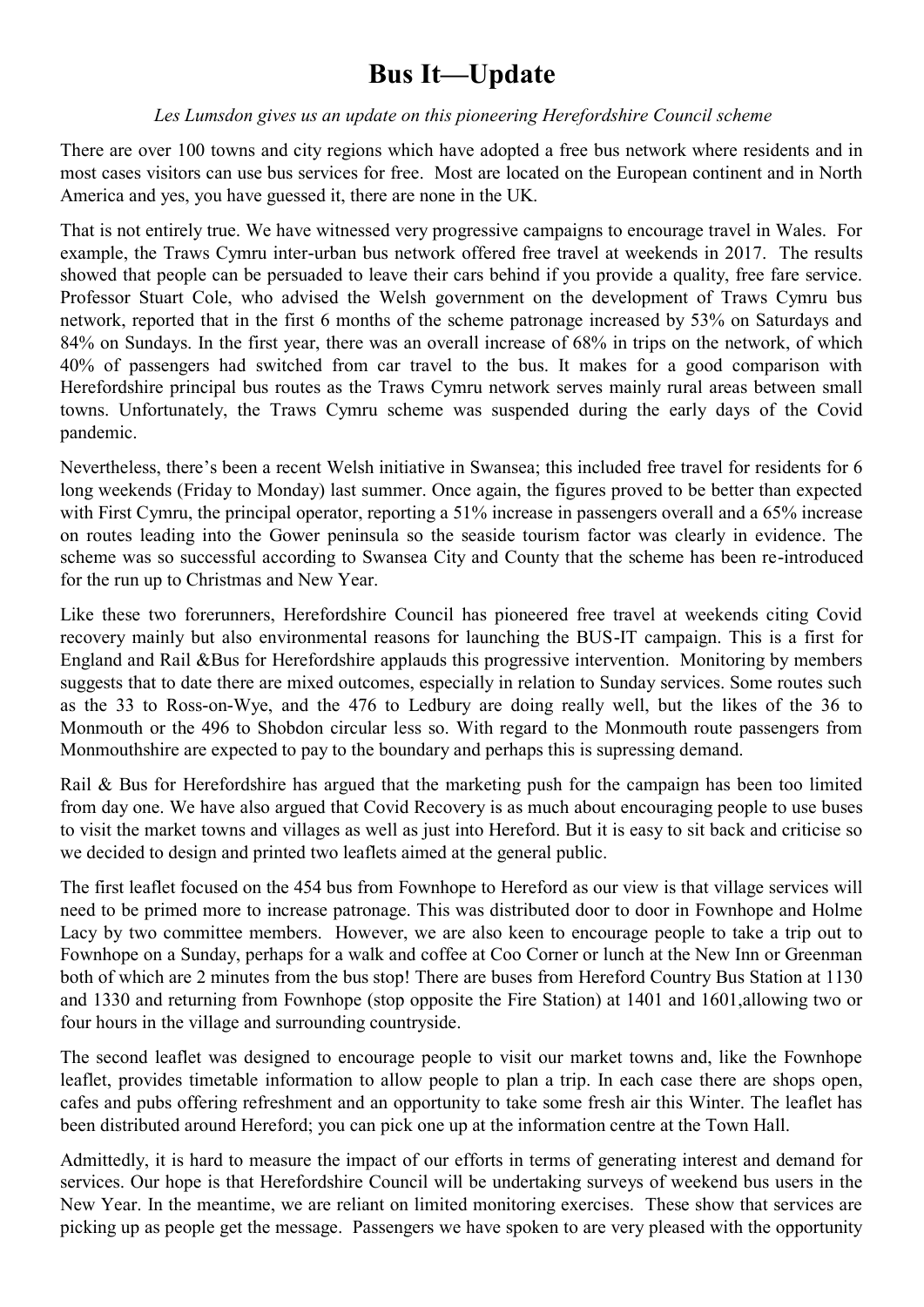to travel about on Sundays. Several have commented that they would not have travelled to town otherwise. What is very clear is that young people are being enticed back on board. For example, on the first Saturday in December, the 1350 from Kington to Hereford carried 19 passengers of which only four were concessionary pass holders, the rest were 15 fare payers including teenagers.

The Herefordshire Council public transport team has reported that in September 2021 there were 21157 weekend journeys and in November, 22672 weekend trips, a 7% increase. Analysis of the Hay Ho! bus between Hereford and Hay-on-Wye, launched by us as a community trial in 2014, indicates that in comparison to September 2019 there has been a 6% increase, but the figures for November 2019 and 2021 show a staggering 126%. There may well be some abstraction of demand in the weekday, but this as yet to be proven. There are a number of factors affecting weekday travel such as online shopping, free parking campaigns, etcetera.

Rail & Bus for Herefordshire is keen to get behind this campaign; the bus is part of the solution to reducing the use of the car. There is, of course, concern as to the Omnicron virus. Hopefully, this will not impact heavily on society as we move into Spring and BUS-IT will continue to flourish. If any member is keen to help in spreading the word about BUS-IT please get in touch with Les Lumsdon: leslumsdon@hotmail.com



#### **Bus Service Changes since Autumn**

*RBfH Secretary Andrew Pearson gives an update.*

Yeomans Travel have withdrawn from a number of commercially operated Hereford City services from the end of December and been replaced by Sargeants. This represents the biggest shake up of Hereford city services since Midland Red operated them.

71/71A/71B/71S Hereford – Credenhill replaced by Sargeants hourly 71B Monday – Saturday which will divert via Moor Park Road to cover for the 72 and then return to Kings Acre Road. Green Lanes (for Crematorium and Westfaling St) will no longer be served. On Sundays the 3 journeys each way on 461 Kington – Hereford will divert to Credenhill village.

72 Hereford-Bobblestock cancelled and covered by 461 at Three Elms Road end and by existing Sargeants B service at Bobblestock. Yazor road no longer served.

74 Hereford – Newton Farm improved Sunday service from 2 January

74A Hereford – Hunderton – Newton Farm cancelled and replaced by Sargeants 75

75 Hereford – Redhill – Belmont – Hunderton – Hereford circular. New Monday – Friday hourly Sargeants service.

77A Hereford – Bobblestock cancelled and replaced by Sargeants B and 81B services.

78/78A/78X Hereford – Putson – Rotherwas. Monday – Friday journeys no longer serve Redhill. Saturday service withdrawn and replaced by new Sargeants 88/88B hourly Saturdays only Hereford – Putson – Redhill – Hereford circular.

79A Hereford – Putson – Redhill Yeomans service withdrawn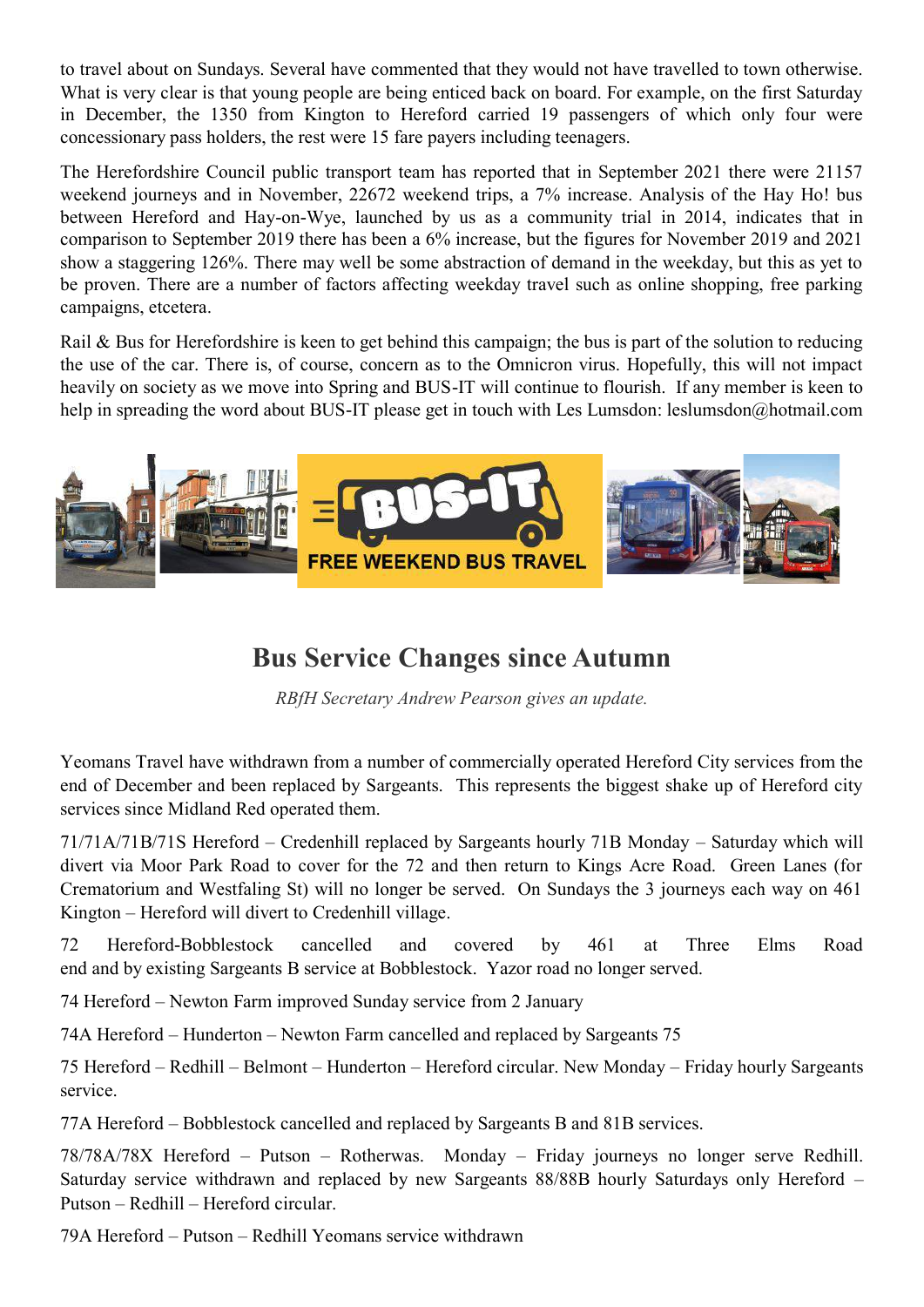81B New Sargeants service Hereford – College Green – Venns Lane - Hereford Monday – Saturday hourly circular

88/88B Yeomans Monday – Friday no longer serves Redhill see Sergeants service 75. Saturdays new Sargeants hourly service 88/88B Hereford – Hinton –Putson – Pastures – Redhill – Hereford circular.

#### **Resume of Hereford City Services**

A Hereford- Tupsley-Hampton Park circular Sargeants Monday - Saturday B Hereford-Holmer-Bobblestock circular Sargeants Monday-Saturday 71B Hereford – Credenhill Sargeants Monday – Saturday 74 Hereford – Newton Farm Yeomans Daily 75 Hereford–Redhill–Belmont–Hunderton-Hereford Sargeants Monday-Friday 76/76A Hereford- Bartonsham circular Lugg Valley Monday – Saturday 78/78X Hereford-Putson-Rotherwas Yeomans Monday-Friday 81B Hereford-College Green circular Sargeants Monday – Saturday 88/88A Hereford-Hinton-Putson circular Yeomans Monday-Friday 88/88B Hereford – Hinton-Putson-Redhill circular Sargeants Saturdays only

Other Herefordshire changes:

441 Longtown – Hereford Wednesdays extended back to start from Ewyas Harold

492 Hereford – Leominster 9.30 Leominster – Hereford, 17.45 Hereford – Leominster and 18.33 Leominster – Holmer; all these Monday - Friday journeys withdrawn.

#### **Bus Service Improvement Plans - an update**

The government initiative to improve bus services of the future was released in March of this year. Given the name Bus Back Better, it was backed by funds of £3bn. Local Transport Authorities throughout England were told that in order to bid for a slice of the fund they would need to enter into enhanced partnerships with bus operators and prepare a Bus Service Improvement Plan (BSIP).

The Midland Branch of the Omnibus Society has given us an update on BSIPs in the West Midlands as part of its December Newsletter. There is a telling statement in the article which reads: *LTAs had a very tight timescale to produce their BSIPs after the announcement in March of this year. By 30 June they must have decided which course they were following – Franchising or EP and by the 31 October, BSIPs needed to have been completed, received LTA approval, and be submitted to the DfT. A decision on the results of the bids is expected by the end of the year. However, there are reports that the bids exceed the available funding by around £7bn and therefore it is likely we won't see a number of the ambitious plans put forward to encourage greater bus use.*

The Confederation of Passenger Transport trade group states BSIPs require well over £7bn to be delivered. They argue that there is a funding gap of over £5bn.

Without further funding from the Government the ambitions of most BSIPs will go unfulfilled, the CPT warn.

*'The National Bus Strategy challenged local authorities and bus operators to set out jointly how they would transform bus services,'* said CPT chief executive Graham Vidler.

*'They have risen to this challenge and produced ambitious plans right across the country focusing on new fare and ticketing initiatives, investment in measures to make the bus more reliable, improved facilities for passengers and new zero emission buses.*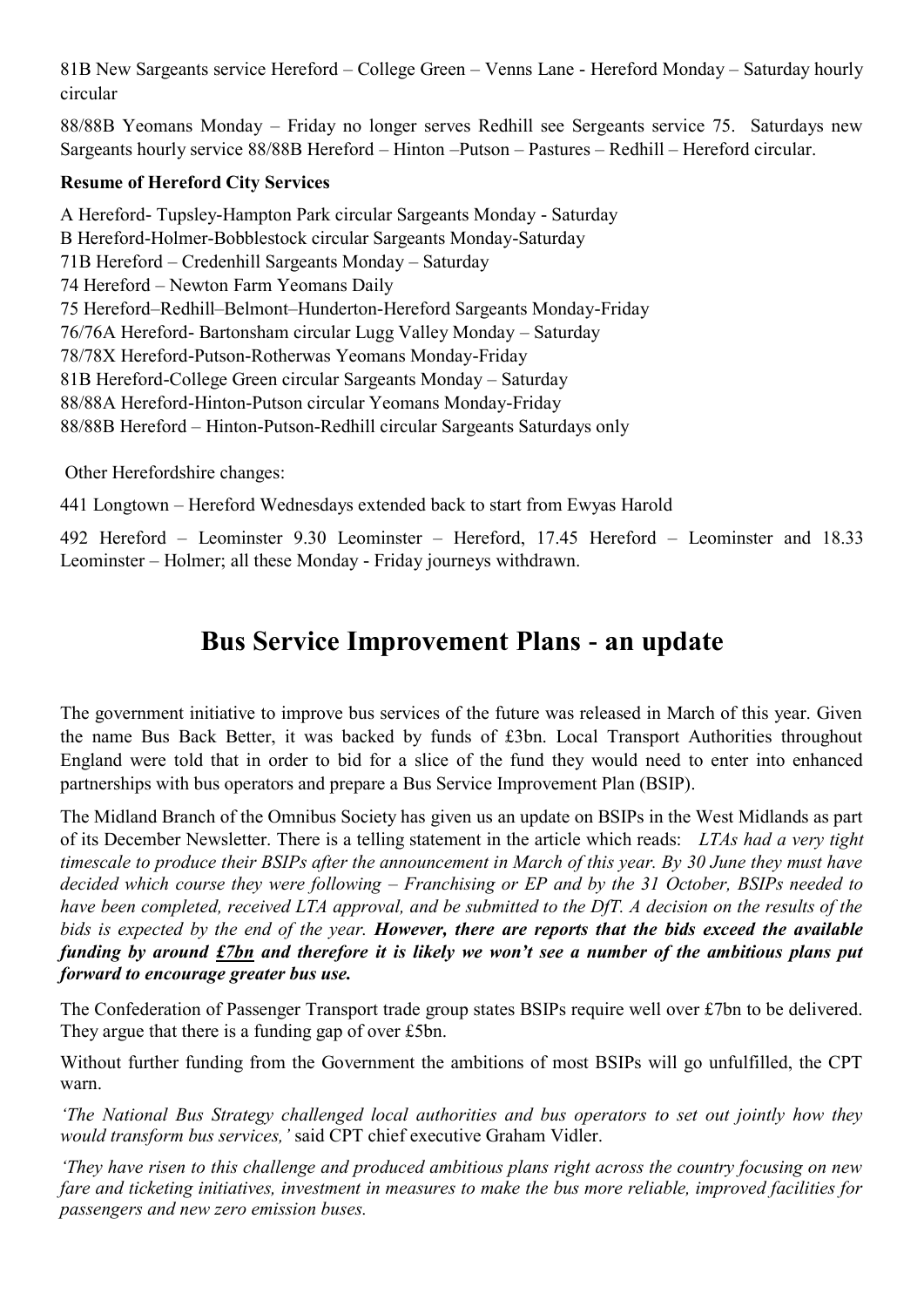*'The scale of this ambition will not be met though with the funds that were announced at the Spending Review. Current funding is likely to be able to transform bus services in only a small number of places, including our major cities, but the vision of the National Bus Strategy was rightly much greater.'*

A quick look at the bids for funds from the LTAs in the West Midlands Region tells us that most have taken the government at its word and submitted ambitious BSIPs which could transform the bus service networks of the future. The bids are:

| West Midlands Combined Authority (the conurbation) | £800m |
|----------------------------------------------------|-------|
| Warwickshire                                       | £115m |
| Staffordshire                                      | £113m |
| Shropshire                                         | £98m  |
| Worcestershire                                     | £86m  |
| Telford & Wrekin                                   | £40m  |
| Herefordshire                                      | £18m  |

*(source: Google search)*

The total for the West Midlands Region alone reaches £1.27 billion let alone the rest of England. There are nine regions for England. Set this against a total BSIP 'lottery fund' of £3bn and it is easy to see the Department for Transport and politicians have some very hard decisions to make on the fund allocation.

There is likely to be a great deal of disappointment, bus wise, in the next few years, but we wish Herefordshire every success in securing the total of its modest bid.

#### **New Heritage Display Cabinet for Ledbury Station**



*A low key opening ceremony with project manager Gareth Davies and the three artists together with Nina Shields (in blue check coat) representing Sustainable Ledbury and the Ledbury Civic Trust (photo courtesy of Will Frecknall, RBfH chairman)*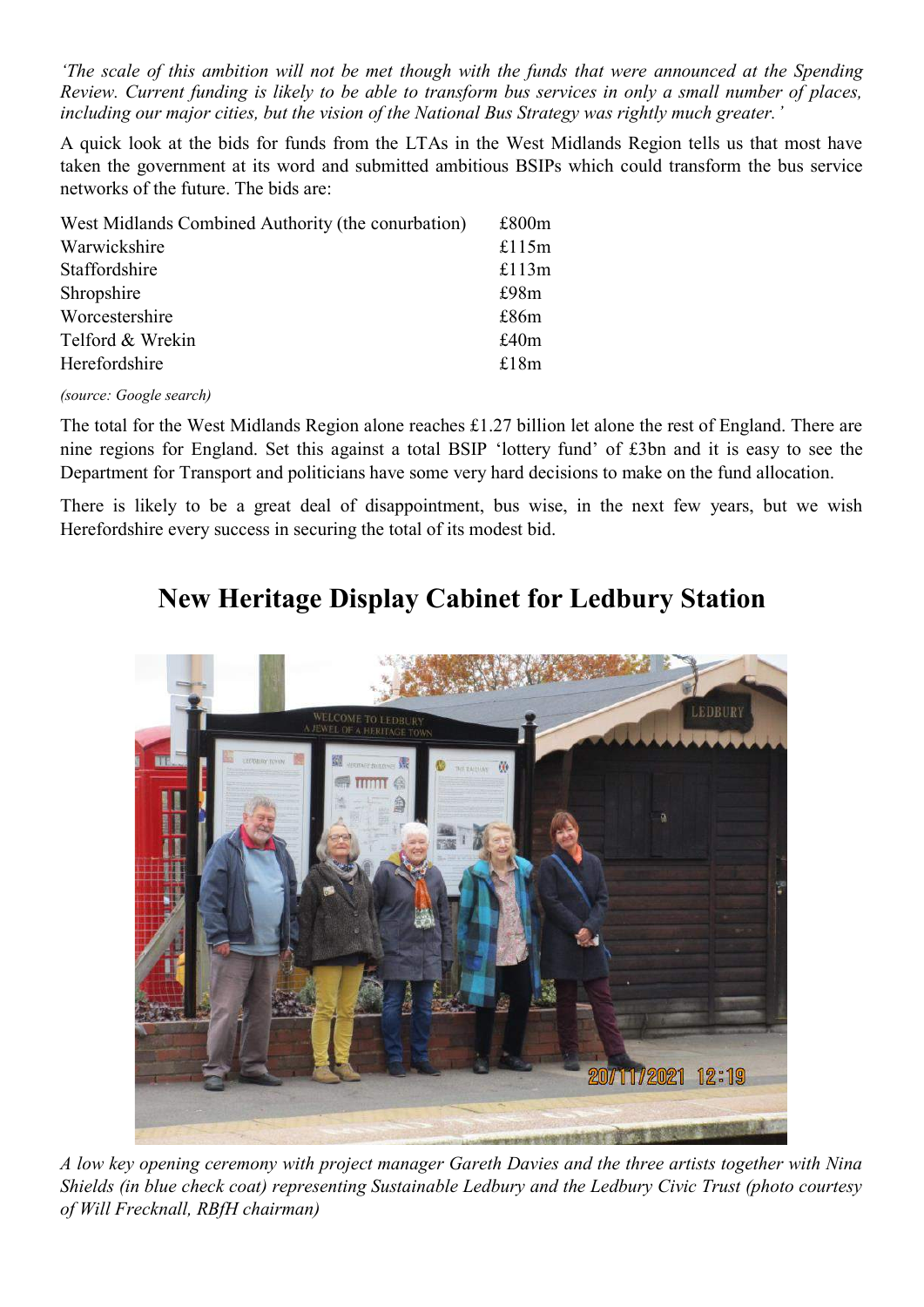The Ledbury Station Project reached fruition at the end of October with the siting of the new Heritage Display Board. Funded by the West Midlands Railway Your Community Your Fund scheme with assistance from Ledbury Town Council and Ledbury Civic Trust the three bay panel gives information in calligraphic script on Ledbury's historic buildings, a map with original artwork of the buildings and giving their location and how to get to the town centre from the station. The third panel gives a history of the coming of the railway. The project was managed by Rail & Bus for Herefordshire with Gareth Davies as project manager. As part of the project, £1,000 was also given to the Sustainable Ledbury Group for their biodiversity work on the Town Trail, a traffic free route from the station to the town along the old Gloucester branch railway formation.

The artwork and cabinet are much admired by those using the station as well as those who have been to see it. Fay Easton, Head of Community & Stakeholder at West Midlands Railway commented:

*"The Heritage Information Board for Ledbury is a triumph for the designers and organisers. The board itself is beautiful, way beyond the functional information boards at stations up and down the country, this is a work of art as are the contents. The quiet determination of the project leaders to 'get this done' has been impressive and from WMR perspective the community leads have been a joy to work with. Not only Lovely Ledbury brought to life on that stunning board, but Lucky Ledbury in its community champions."*

#### **From the Archives - The Leyland Lynx**

The Leyland Lynx was a British Bus through and through. Designed as a replacement for the highly successful Leyland National whose production from 1972 to 1985 ran into thousands. In 1986 the new Leyland Lynx was launched. The Lynx differed from the National in many ways though key components such as the choice of engine from Leyland or Gardner and the semi-auto gearbox were carried over. The main differences were the extensive use of aluminium in body construction and bonded glazing whereas the National was an all steel design using traditional gasket rubbers for the windows. The usage of alloy gave a considerable improvement in unladen weight, the obvious payoff being good fuel consumption and better performance.

By 1988 the company was in the hands of Volvo and the Cummins L10 engine with ZF transmission became available as the horizontal power unit from Leyland was deleted. These new power units gave incredible acceleration described by some drivers as 'alarming'. I know, I tried it on the straight at Canon Frome! The Lynx was a popular vehicle amongst drivers, especially if you had to make up time!

Most Lynx's went to the large operators such as the PTE's but deregulation of bus services was imminent and with it a huge change in the structure of the industry and the way bus services were planned and operated. Disabled access legislation, requiring level low floor entrances finished the Lynx off. The Lynx thus had a short life, the last model coming off the production line at Workington in 1992. Nevertheless the Lynx continued to operate in large numbers, especially in the conurbations and it was not until the turn of the millennium that they were replaced in large numbers by low floor Volvo and Scania vehicles.

Lynx buses came into the second hand market at a low price and some even found their way to Herefordshire. Bus dealer and breaker Martin Perry obtained a small number, mostly from the ex PTE company West Midlands Travel plus a couple from First, previously Badgerline Bristol and before that Midland Red West. Others went to the fruit growers for transporting their pickers between the extensive fruit farm sites of Herefordshire.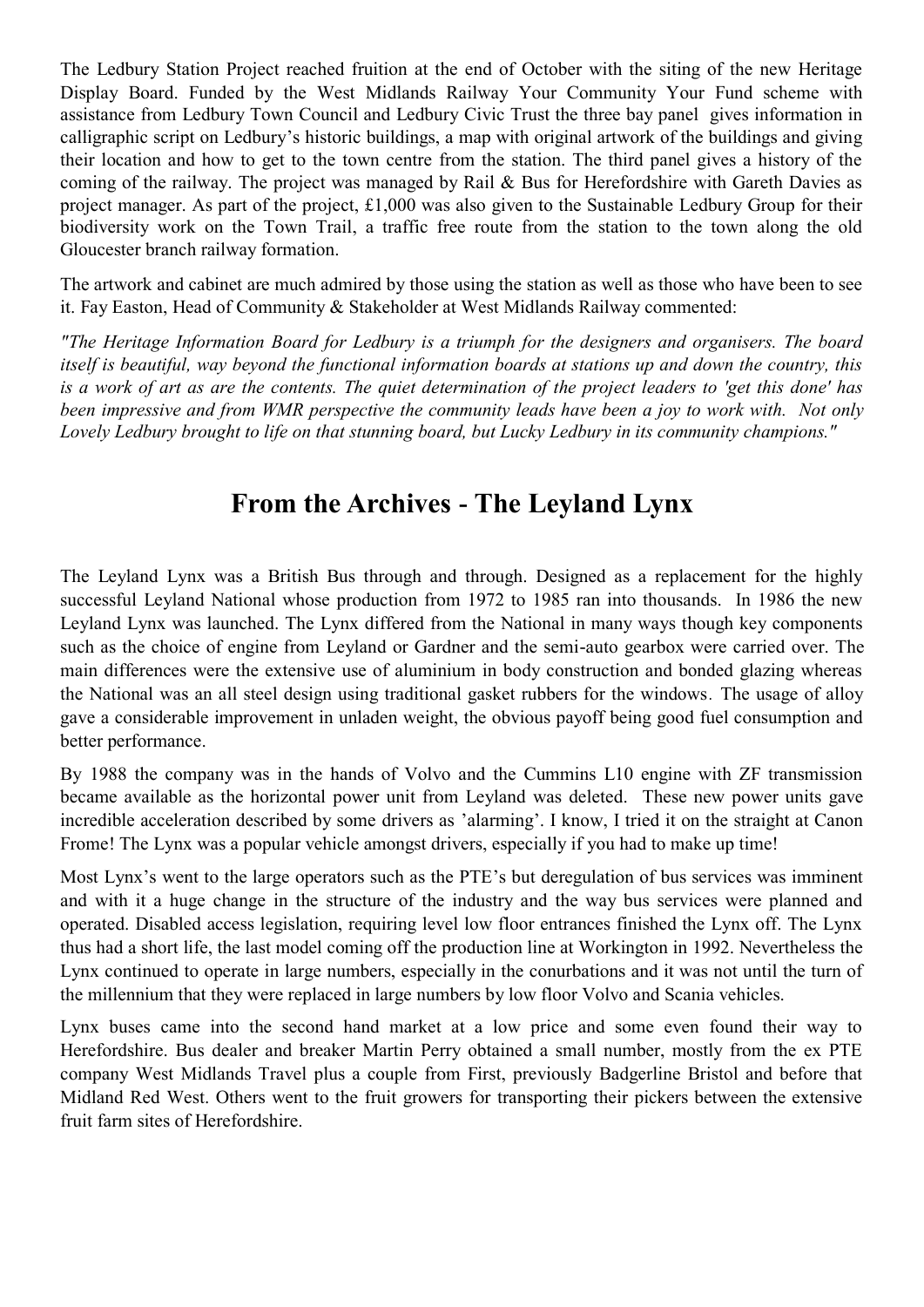

A Lynk selection: top left: ex West Midlands Lynx at DRMBus, Bromyard: top middle: ex Badgerline Lynx at DMRBus: top right: about to be relaced by the new Scania order at DRMBus: bottom left and centre: Noby and Fred as pickers buses parked in Hereford bus station: bottom right: front ends at DRMBus

#### **From the Archives: Where Vanfits come to Rest**

The vanfit was one of the best known of all British Railways wagons. A short wheelbase general utility covered wagon it was used for a miscellany of traffic from Cornish flowers and veg to South Wales cement. I remember in my BR days dealing with trainloads of them from the Aberthaw cement works loaded with bagged cement. The name vanfit came about because they were fitted with the vacuum brake, thus allowing faster speeds as the train would be continuously braked. Shocvan versions of them worked from Worcester dealing with the porcelain traffic and cases of Lea & Perrins Worcester Sauce. They had a separate shock absorbing body mounted on the chassis. Some had demountable container bodies.



*Train of vanfits at Aberthaw cement works on the Vale of Glamorgan line during the early 1970s. (photo GHAL Productions).*

During the 1970/80s wagon load traffic on BR was being phased out in favour of what is called the block train, i.e. trains of generally one commodity in high capacity bogie wagons. Thousands of vanfits were made redundant. Many went to the scrap yard but a surprising number of the bodies found themselves in retirement in the countryside. Sold for next to nothing the bodies made good covered storage space, especially for farmers.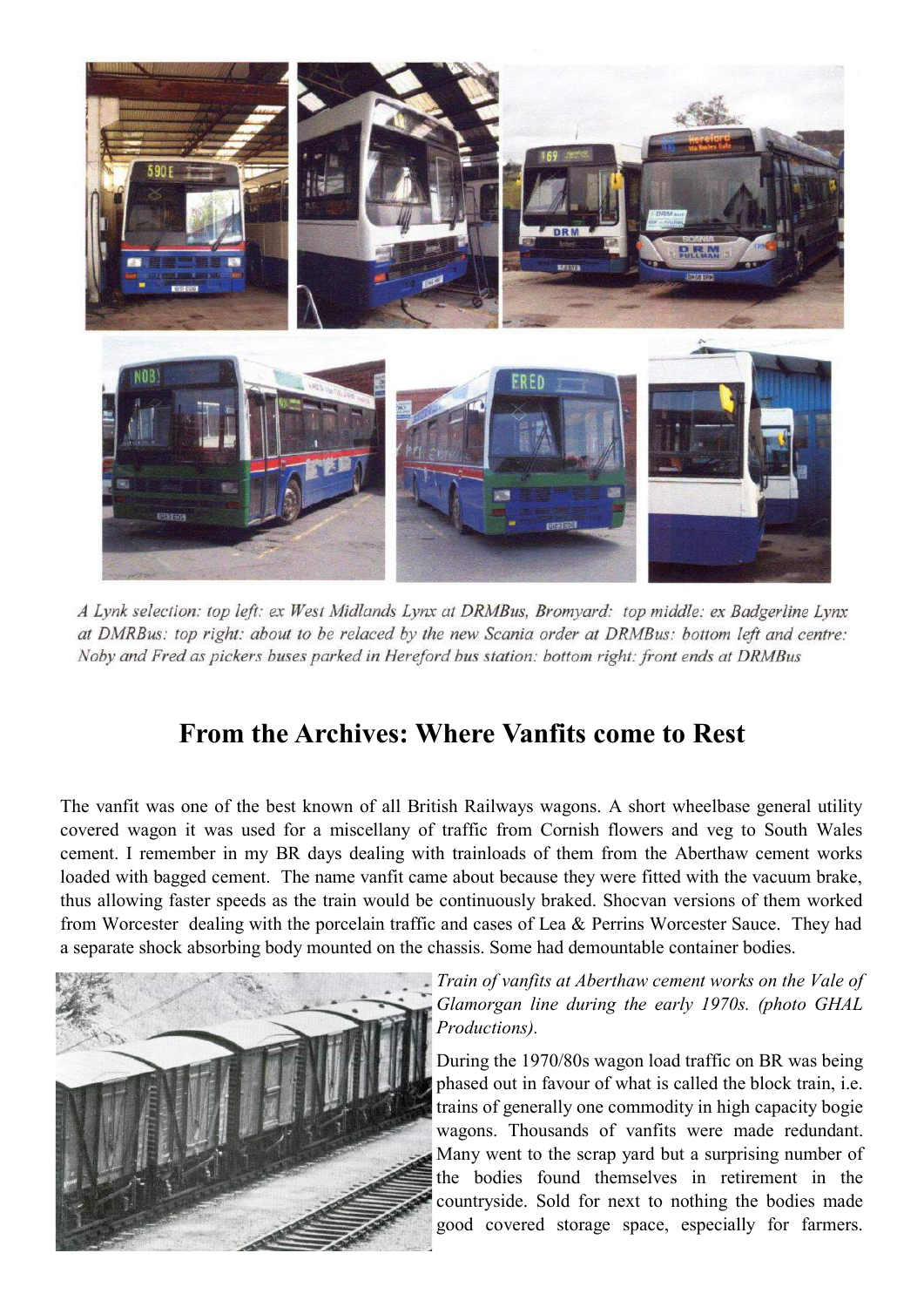Quite a few found their way to Herefordshire.



*Spotted in a field near Bishops Frome this demountable vanfit body had acquired a window, a door and a corrugated tin roof. The iron loops indicate it was demountable, these being for lifting it. The original BR lettering indicating the load weight, the cubic capacity, the tare weight and BR number could still be found on the sheltered side*



*This farmer at Bishops Frome would appear to have acquired a trainload of vanfit bodies. These had sliding doors, the roller mechanism of which is shown on the right. They have since been broken up but many are just left to blend into the countryside (below).*